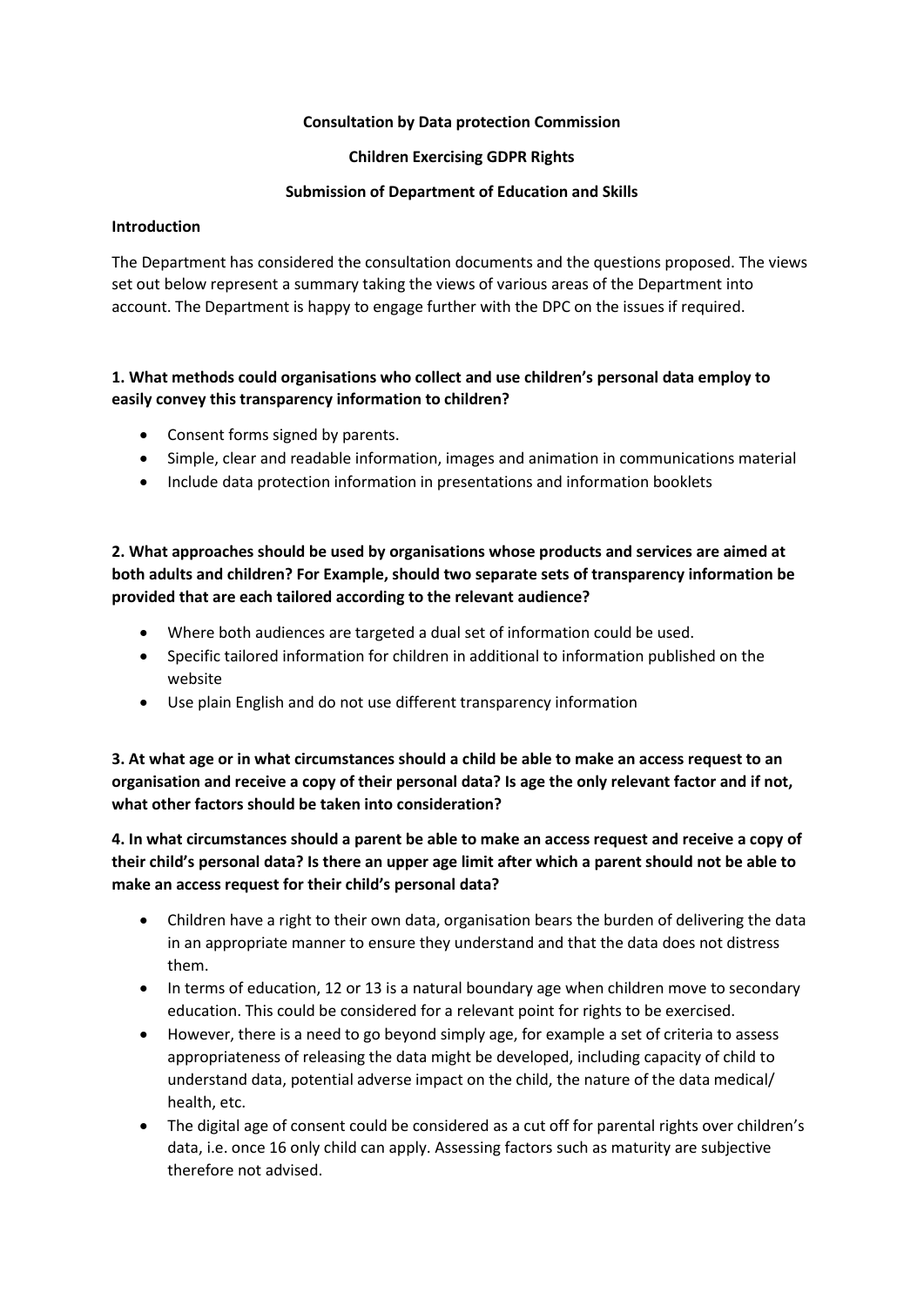- In summary:
	- Under 12 or in primary education Parent Guardian alone can exercise rights on behalf of child
	- 12 to 16 Child can exercise rights themselves and parent/guardian can exercise with consent of child
	- 16 or over only child can exercise
- However for medical and similar data:
	- Up until child is 18, a joint request from age 16 for medical data(currently aged 16 can give consent to treatment except psychiatric)
	- Up until 16, or child is incapacitated, joint request not recommended but a child could sign a request sent by a parent.

**5. How should the balance be struck between a parent's right to protect the best interests of their child and the child's right to privacy when organisations are dealing with access requests for the child's personal data?**

- In sensitive situations a child's right to their data should not be superseded by the interests of their parents/guardians.
- Once child is 12 or 13 views should be sought and considered
- Data access request should be accepted from parent up to 16 and not after unless child is incapacitated

**6. At what age or in what circumstances should a child be able to make an erasure request to the organisations and have their personal data erased? Is age the only relevant factor and if not, what other factors should be taken into consideration?**

- Right to erasure important but not absolute right.
- Cases by case basis, especially in terms of public services rather than private sector elective systems. Can a data subject seek to be removed from all public record etc.? This would have significant implications.
- Generally children's requests should be acceded to and also adults who gave their data when children.
- Organisation should have clear retention policy, more than age of child to be considered. Policy should explain reasons for retention, future use, balance between child's right (erase) and public interest (retain)

**7. In what circumstances should a parent be able to make an erasure request on behalf of their child and have their child's personal data erased? Is there an upper age limit after which a parent should not be allowed to make an erasure request for their child's personal data? Are there circumstances where both the parent and child should have to jointly make an erasure request?**

- Case by case. Should be able to request erasure when the parent gave consent on behalf of the child.
- Request should be considered in context of retention policy. Beyond 18 parent should not be making request unless child is incapable of making the request. A parent should be able to on death of a child unless part of investigation. Between 16 and 18 a joint request for erasure could be considered.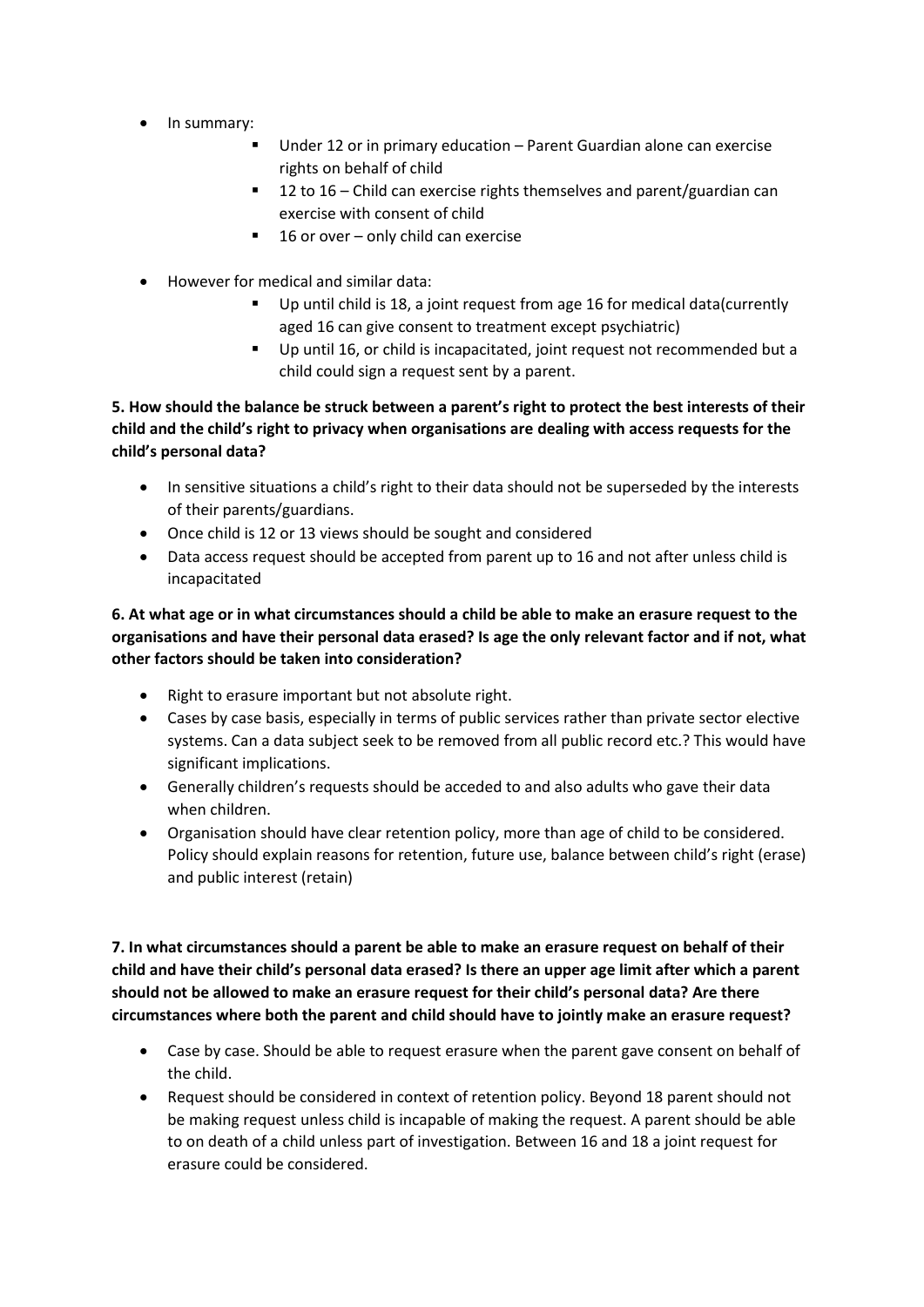**8. If an online service provider is relying on consent as their legal basis (justification) for processing children's personal data, what methods could or should be used to verify that a child is 16 or over in order that the child is granted access to the online service without the need for parental consent ?**

**9 (a) What methods could/should online service providers use to ensure that the person providing consent in these circumstances is actually the holder of parental responsibility over the child?**

**9 (b) What constitutes a "reasonable effort" made by organisations to verify such consent is being given by a person who is actually the holder of parental responsibility of the child? How should "reasonable efforts" be measured in this regard?**

**10) Prior to May 2018, there was no law setting the age of digital consent in Ireland, but many online service providers required users to be at least 13. If an online service provider now is aware that an existing user of their service is under 16, should the user be locked out of the service until they reach 16?**

- Two factor authentification is needed to verify data of birth.
- Use of method of payment to verify id of parent/guardian. Example of Microsoft who request payment details when adult sets up account then provided backup e.g. e-signature or payment details for each child added to the account.
- Parental consent should apply between 13 and 16. Issue is how to verify this information.

### **11. How should such online service providers ensure they comply with different ages of digital consent in different Member states ?**

**12. In the case of marketing to a child, which factors should be taken into consideration when balancing an organisations own legitimate interests in conducting direct marketing and the interests and rights of a child who is being marketed to?**

N/A

### **13. Should organisations be prohibited from profiling children for marketing purposes? If so, should this be age-dependent or dependent on other factors? If so what are these other factors?**

Marketing to children (vulnerable audience) and profiling for marketing to children is fraught with potential issues and would need to be considered carefully.

### **14. What measures should organisations take to incorporate the principles of data protection by design and by default into the services and products they offer to children?**

- From inception of process/system organisation must ensure processing of children's data is clear, fairly obtained, lawfully processed, minimal, clear purpose, accurate, up-to-date, minimum retention
- Redacting direct contact details of children and names of  $3<sup>rd</sup>$  party children where appropriate – need well defined privacy statement, safe methods of electronic transfer, restriction of access to data by internal staff
- Data Minimisation and pseudonymization should be used on personal data

### **15. Do you think products/services that are used by or offered to children should have built in default privacy settings that vary according to the age and evolving capacities for a child? For**